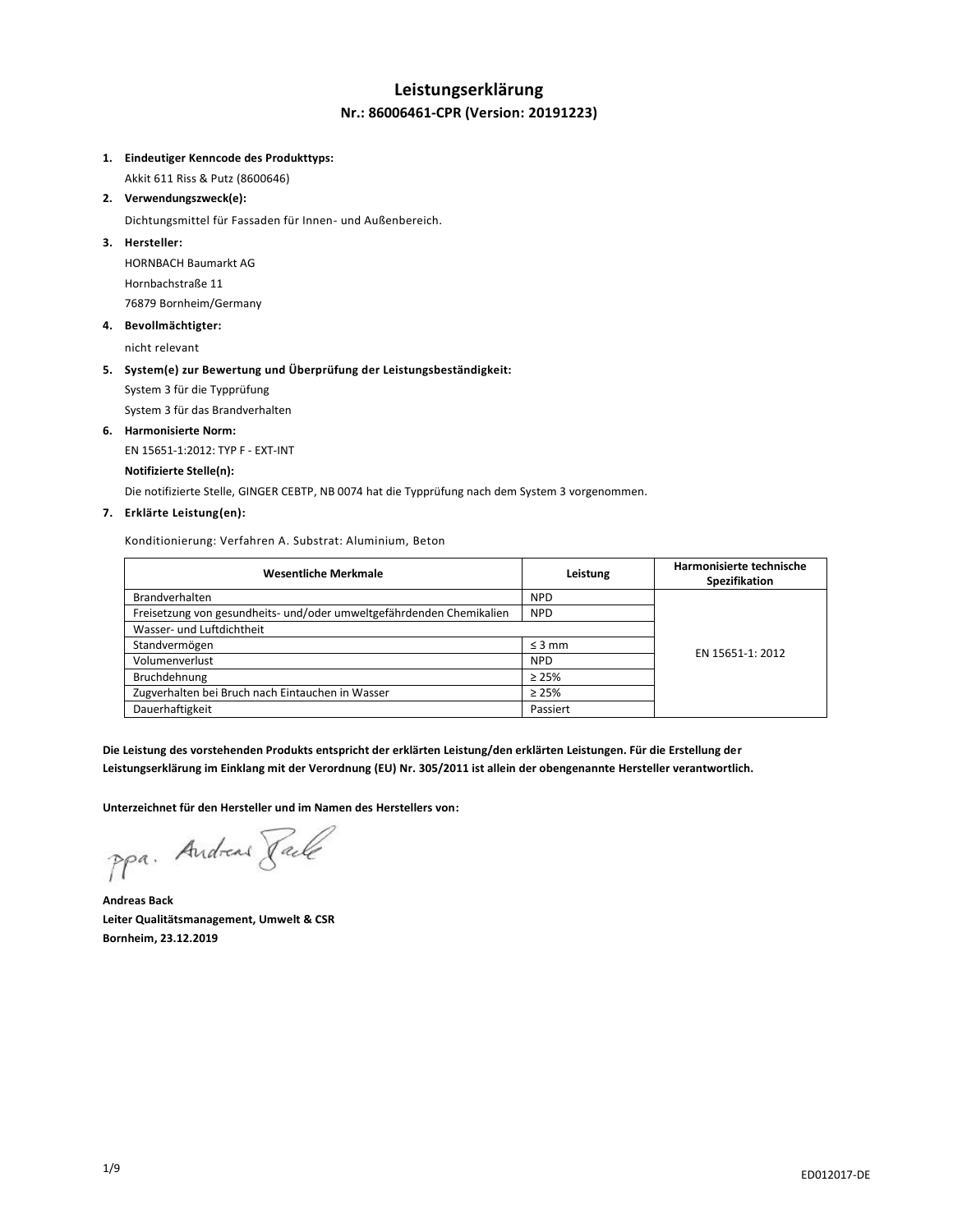# **Declaration of Performance No 86006461-CPR (Version: 20191223)**

**1. Unique identification code of the product-type:**

Akkit 611 Crack & Render (8600646)

**2. Intended use/es:**

Sealant for interior and exterior façades.

**3. Manufacturer:**

HORNBACH Baumarkt AG Hornbachstraße 11 76879 Bornheim/Germany

**4. Authorised representative:**

not relevant

**5. System/s of AVCP:**

System 3 for the type test System 3 for reaction to fire

**6. Harmonised standard:**

EN 15651-1:2012: TYP F - EXT-INT

# **Notified body/ies:**

The notified body, GINGER CEBTP, NB 0074, has performed the type test following system 3.

# **7. Declared performance/s:**

Conditioning: Procedure A. Substrate: Aluminium, Concrete

| <b>Essential characteristics</b>                              | Performance | Harmonised technical specification |
|---------------------------------------------------------------|-------------|------------------------------------|
| Reaction to fire                                              | <b>NPD</b>  |                                    |
| Release of chemicals harmful to health and/or the environment | <b>NPD</b>  |                                    |
| Water- and air-tightness                                      |             |                                    |
| Stability                                                     | $\leq$ 3 mm | EN 15651-1: 2012                   |
| Loss of volume                                                | <b>NPD</b>  |                                    |
| Elongation at break                                           | $\geq 25\%$ |                                    |
| Tensile behaviour at break after immersion in water           | $\geq 25\%$ |                                    |
| Durability                                                    | Passed      |                                    |

**The performance of the product identified above is in conformity with the set of declared performance/s. This declaration of performance is issued, in accordance with Regulation (EU) No 305/2011, under the sole responsibility of the manufacturer identified above.**

**Signed for and on behalf of the manufacturer by:**

ppa. Andreas Pale

**Andreas Back Head of Quality Assurance, Environmental Issues & CSR At Bornheim on 23.12.2019**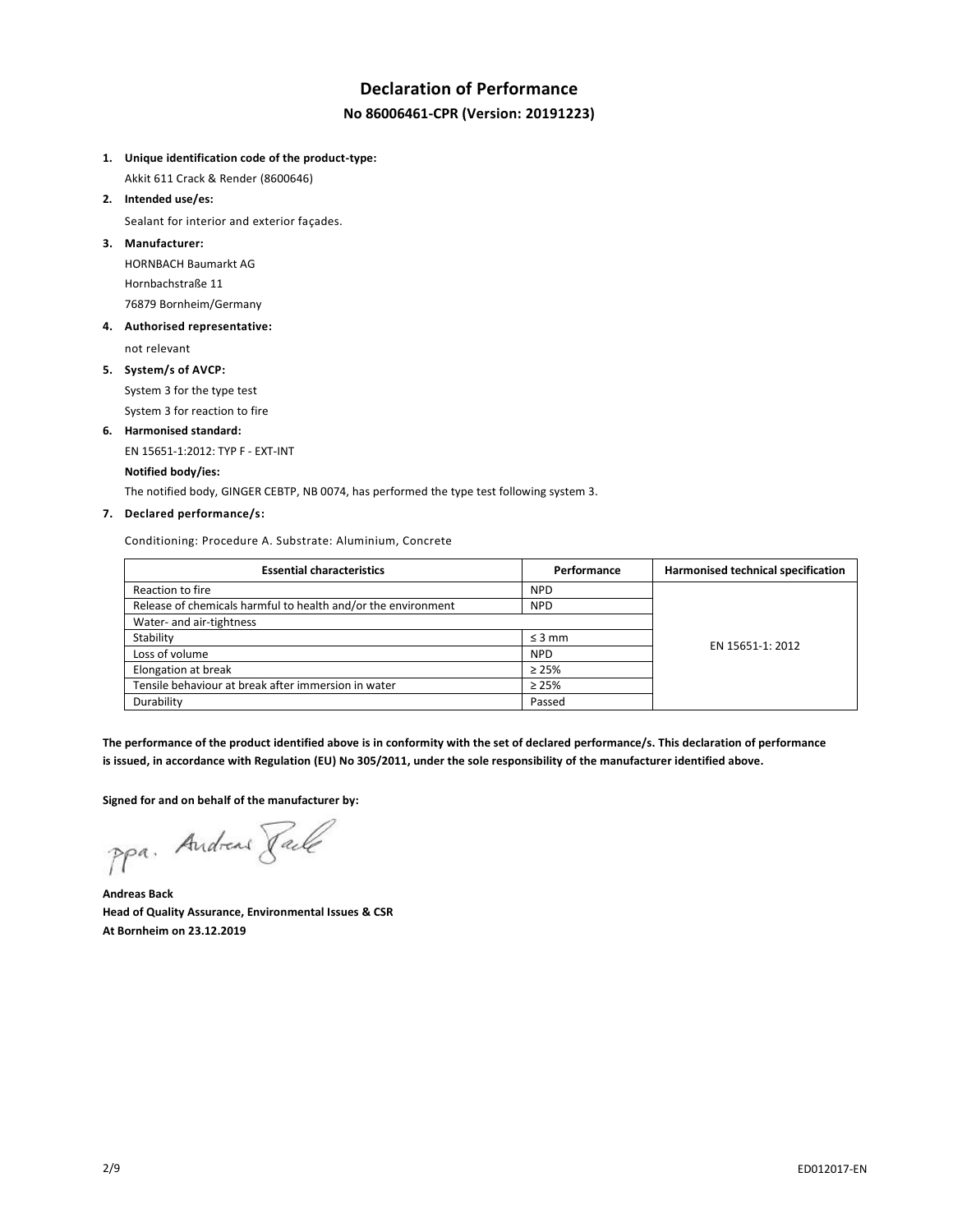# **Déclaration des Performances N <sup>o</sup> 86006461-CPR (Version 20191223)**

#### **1. Code d'identification unique du produit type :**

Akkit 611 Riss & Putz (fissures & enduit) (8600646)

#### **2. Usage(s) prévu(s) :**

Produit d'étanchéité pour façades pour l'extérieur et l'intérieur.

#### **3. Fabricant :**

HORNBACH Baumarkt AG Hornbachstraße 11 76879 Bornheim/Germany

#### **4. Mandataire :**

non pertinent

#### **5. Système(s) d'évaluation et de vérification de la constance des performances :**

Système 3 pour le contrôle de type

Système 3 pour le comportement au feu

#### **6. Norme harmonisée :**

EN 15651-1:2012 : TYPE F - EXT-INT

#### **Organisme(s) notifié(s) :**

L'institut agréé, GINGER CEBTP, NB 0074, a effectué le contrôle de type selon le système 3.

## **7. Performance(s) déclarées :**

Conditions : Comportement A. Substrat : Aluminium, Béton

| Caractéristiques essentielles                                                    | Performance | Spécifications techniques<br>harmonisées |
|----------------------------------------------------------------------------------|-------------|------------------------------------------|
| Comportement au feu                                                              | <b>NPD</b>  |                                          |
| Dégagement de produits chimiques dangereux pour la santé et / ou l'environnement | <b>NPD</b>  |                                          |
| Etanchéité à l'eau et à l'air                                                    |             |                                          |
| Stabilité                                                                        | $\leq$ 3 mm | EN 15651-1: 2012                         |
| Perte de volume                                                                  | <b>NPD</b>  |                                          |
| Allongement à la rupture                                                         | $\geq 25\%$ |                                          |
| Allongement à la rupture après immersion dans l'eau                              | $\geq 25\%$ |                                          |
| Durabilité                                                                       | Réussi      |                                          |

**Les performances du produit identifié ci-dessus sont conformes aux performances déclarées. Conformément au règlement (UE) n <sup>o</sup> 305/2011, la présente déclaration des performances est établie sous la seule responsabilité du fabricant mentionné ci-dessus.**

**Signé pour le fabricant et en son nom par :**

ppa. Andreas Pale

**Andreas Back Directeur Management de la qualité & CSR À Bornheim, le 23.12.2019**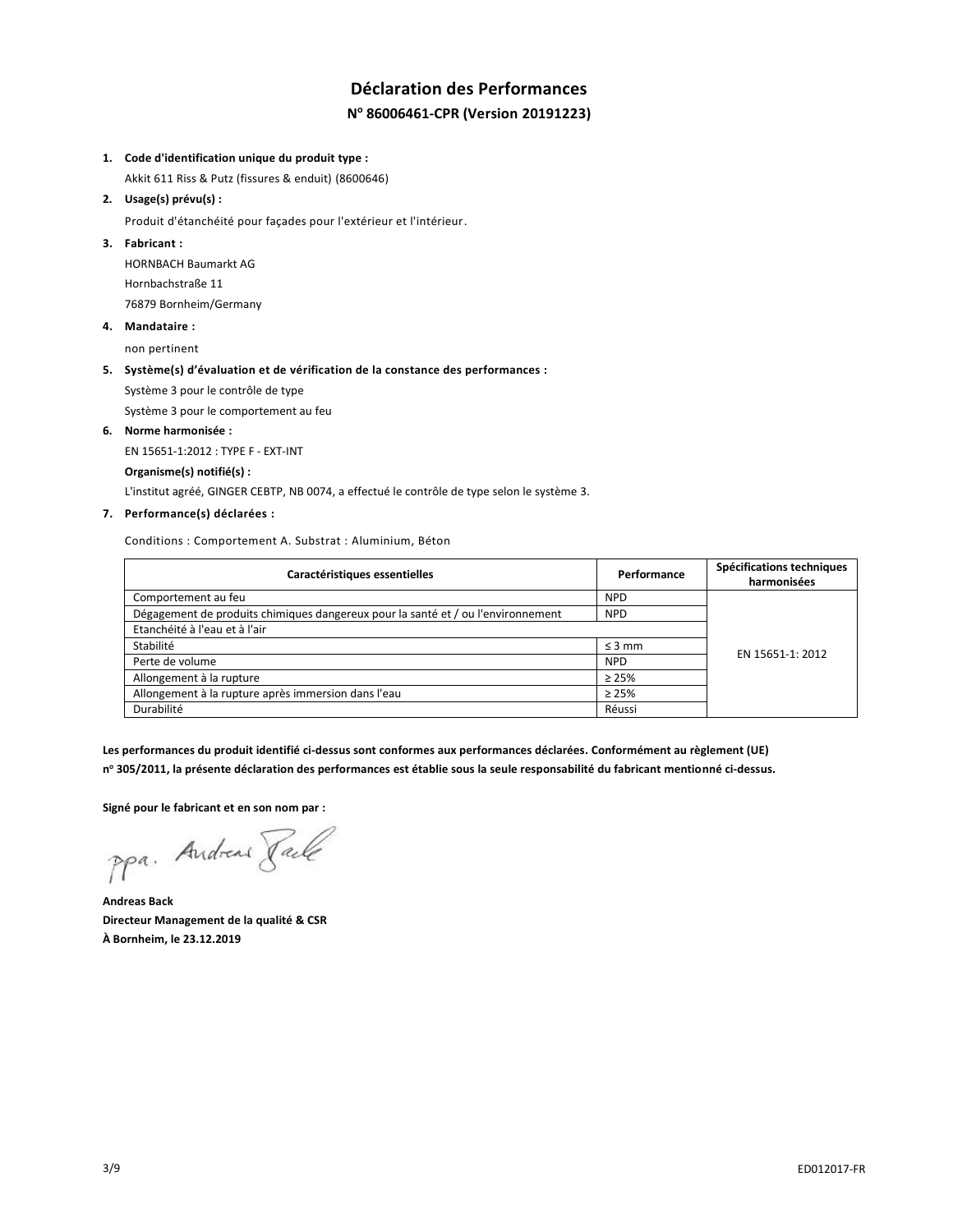# **Dichiarazione di Prestazione N. 86006461-CPR (Versione 20191223)**

#### **1. Codice di identificazione unico del prodotto-tipo:**

Akkit 611 Riss & Putz (8600646)

**2. Usi previsti:**

Sigillante per facciate per interni ed esterni.

### **3. Fabbricante:**

HORNBACH Baumarkt AG Hornbachstraße 11 76879 Bornheim/Germany

#### **4. Mandatario:**

non rilevante

#### **5. Sistemi di VVCP:**

Sistema 3 per la prova di tipo

Sistema 3 per il comportamento antincendio

# **6. Norma armonizzata:**

EN 15651-1:2012: TIPO F - EXT-INT

#### **Organismi notificati:**

L'ente di notifica, GINGER CEBTP, NB 0074 ha realizzato la prova di tipo secondo il sistema 3.

## **7. Prestazioni dichiarate:**

Condizionamento: Processo A. Substrato: Alluminio, Calcestruzzo

| Caratteristiche essenziali                                      | Prestazioni | Specifiche tecniche armonizzate |
|-----------------------------------------------------------------|-------------|---------------------------------|
| Comportamento antincendio                                       | <b>NPD</b>  |                                 |
| Rilascio di agenti chimici dannosi per la salute e/o l'ambiente | <b>NPD</b>  |                                 |
| A tenuta d'acqua e aria                                         |             |                                 |
| Stabilità                                                       | $\leq$ 3 mm | EN 15651-1: 2012                |
| Perdita di volume                                               | <b>NPD</b>  |                                 |
| Allungamento a rottura                                          | $\geq 25\%$ |                                 |
| Allungamento alla rottura dopo immersione in acqua              | $\geq 25\%$ |                                 |
| Durevolezza                                                     | Superata    |                                 |

**La prestazione del prodotto sopra identificato è conforme all'insieme delle prestazioni dichiarate. La presente dichiarazione di responsabilità viene emessa, in conformità al regolamento (UE) n. 305/2011, sotto la sola responsabilità del fabbricante sopra identificato.**

#### **Firmato a nome e per conto del fabbricante da:**

ppa. Andreas Faile

**Andreas Back Responsabile Qualità & CSR In Bornheim addì 23.12.2019**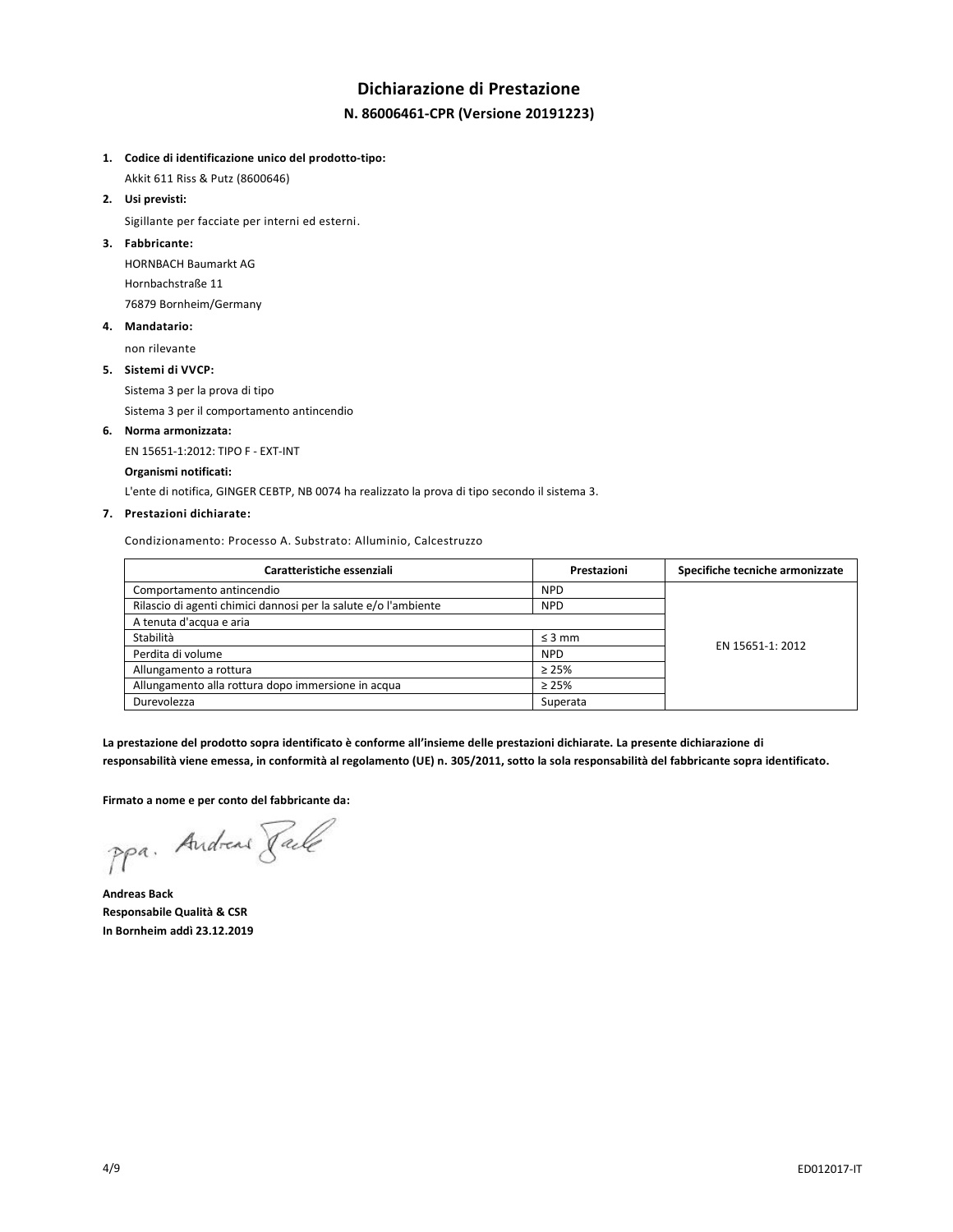# **Prestatieverklaring Nr. 86006461-CPR (Versie 20191223)**

#### **1. Unieke identificatiecode van het producttype:**

Akkit 611 Riss & Putz (Scheuren & Pleisterwerk) (8600646)

### **2. Beoogd(e) gebruik(en):**

Afdichtingsmiddel voor voorgevels, voor gebruik binnen en buiten.

#### **3. Fabrikant:**

HORNBACH Baumarkt AG Hornbachstraße 11 76879 Bornheim/Germany

#### **4. Gemachtigde:**

niet relevant

#### **5. Het system of de systemen voor de beoordeling en verificatie van de prestatiebestendigheid:**

Systeem 3 voor de typetest

Systeem 3 voor het brandgedrag

#### **6. Geharmoniseerde norm:**

EN 15651-1:2012: TYPE F - EXT-INT

#### **Aangemelde instantie(s):**

De aangemelde instantie, GINGER CEBTP, NB 0074 heeft de typetest volgens het systeem 3 uitgevoerd.

#### **7. Aangegeven prestatie(s):**

Conditionering: Methode A. Substraat: Aluminium, Beton

| Essentiële kenmerken                                                              | Vermogen    | Geharmoniseerde<br>technische specificatie |
|-----------------------------------------------------------------------------------|-------------|--------------------------------------------|
| Brandgedrag                                                                       | <b>NPD</b>  |                                            |
| Vrijkomen van chemicaliën die gevaarlijk zijn voor de gezondheid en/of het milieu | <b>NPD</b>  |                                            |
| Water- en luchtdichtheid                                                          |             |                                            |
| Standvermogen                                                                     | $\leq$ 3 mm | EN 15651-1: 2012                           |
| Volumeverlies                                                                     | <b>NPD</b>  |                                            |
| <b>Breukrek</b>                                                                   | $\geq 25\%$ |                                            |
| Treksterkte bij breuk na indompelen in water                                      | $\geq 25\%$ |                                            |
| Duurzaamheid                                                                      | Aangetoond  |                                            |

**De prestaties van het hierboven omschreven product zijn conform de aangegeven prestaties. Deze prestatieverklaring wordt in overeenstemming met Verordening (EU) nr. 305/2011 onder de exclusieve verantwoordelijkheid van de hierboven vermelde fabrikant verstrekt.**

**Ondertekend voor en namens de fabrikant door:**

ppa. Andreas Jack

**Andreas Back hoofd Kwaliteitsmanagement & CSR Te Bornheim op 23.12.2019**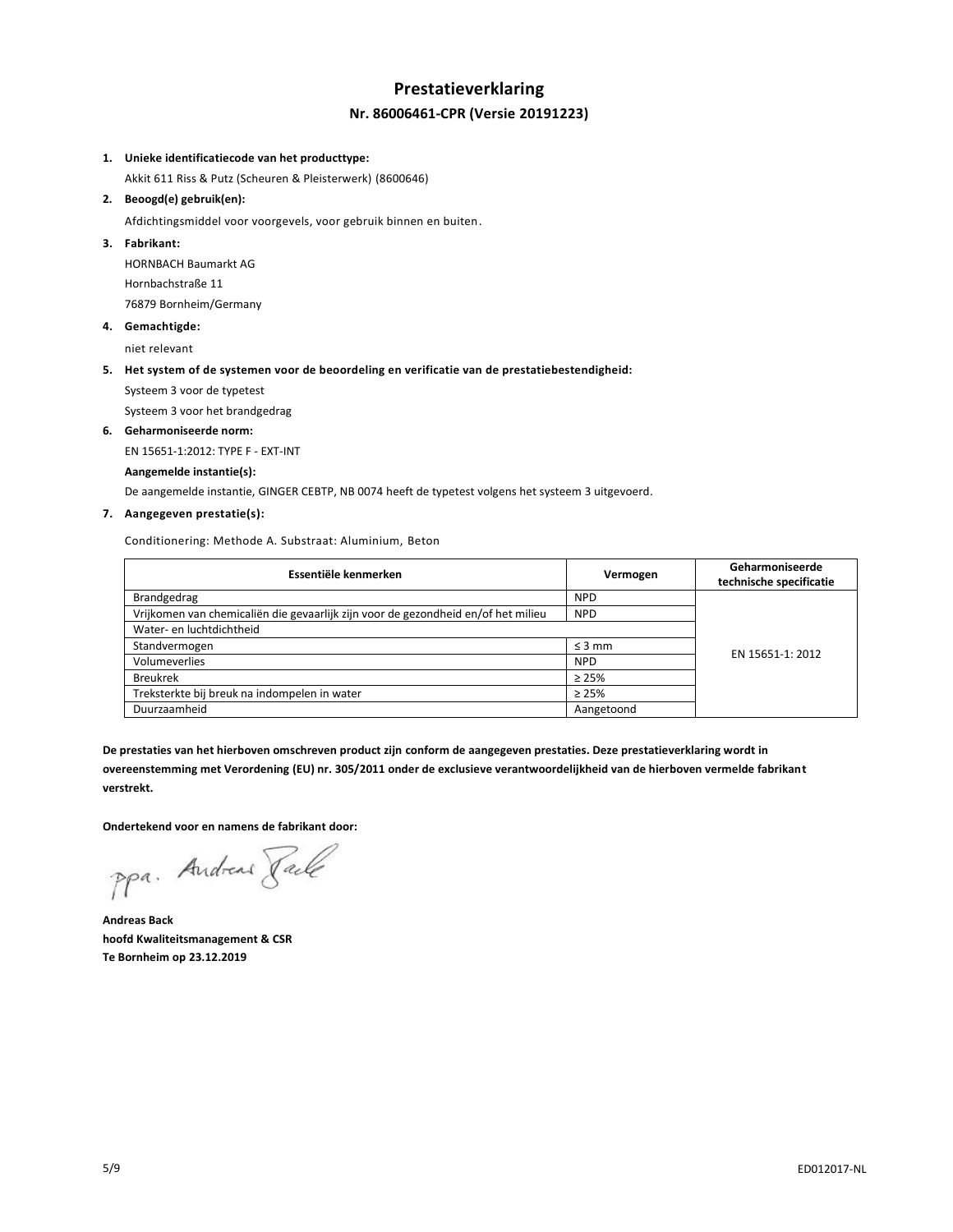# **Prestandadeklaration Nr 86006461-CPR (Version 20191223)**

#### **1. Produkttypens unika identifikationskod:**

Akkit 611 Sprickor & puts (8600646)

**2. Avsedd användning/avsedda användningar:**

Tätningsmedel för fasader i inom- och utomhusområden.

**3. Tillverkare:**

HORNBACH Baumarkt AG Hornbachstraße 11 76879 Bornheim/Germany

**4. Tillverkarens representant:**

ej relevant

# **5. System för bedömning och fortlöpande kontroll av prestanda:**

System 3 för typprovning

System 3 för förhållningssätt vid brand

## **6. Harmoniserad standard:**

EN 15651-1:2012: TYP F - EXT-INT

#### **Anmält/anmälda organ:**

Det officiella certifieringsorganet, GINGER CEBTP, NB 0074 har utfört typprovningen enligt system 3.

#### **7. Angiven prestanda:**

Konditionering: Förfarande A. Substrat: aluminium, betong

| Väsentliga kännetecken                                | Prestanda   | <b>Harmoniserad teknisk</b><br>specifikation |
|-------------------------------------------------------|-------------|----------------------------------------------|
| Förhållningssätt vid brand                            | <b>NPD</b>  |                                              |
| Utsläpp av hälso- och / eller miljöfarliga kemikalier | <b>NPD</b>  |                                              |
| Vatten- och lufttäthet                                |             |                                              |
| Stabilitet                                            | $\leq$ 3 mm | EN 15651-1: 2012                             |
| Volymförlust                                          | <b>NPD</b>  |                                              |
| Brottöjning                                           | $\geq 25\%$ |                                              |
| Dragbeteende vid brott efter neddoppning i vatten     | $\geq 25\%$ |                                              |
| Beständighet                                          | godkänd     |                                              |

**Prestandan för ovanstående produkt överensstämmer med den angivna prestandan. Denna prestandadeklaration har utfärdats i enlighet med förordning (EU) nr 305/2011 på eget ansvar av den tillverkare som anges ovan.**

**Undertecknad på tillverkarens vägnar av:**

ppa. Andreas Pale

**Andreas Back ledare för kvalitetsmanagement & CSR Bornheim den 23.12.2019**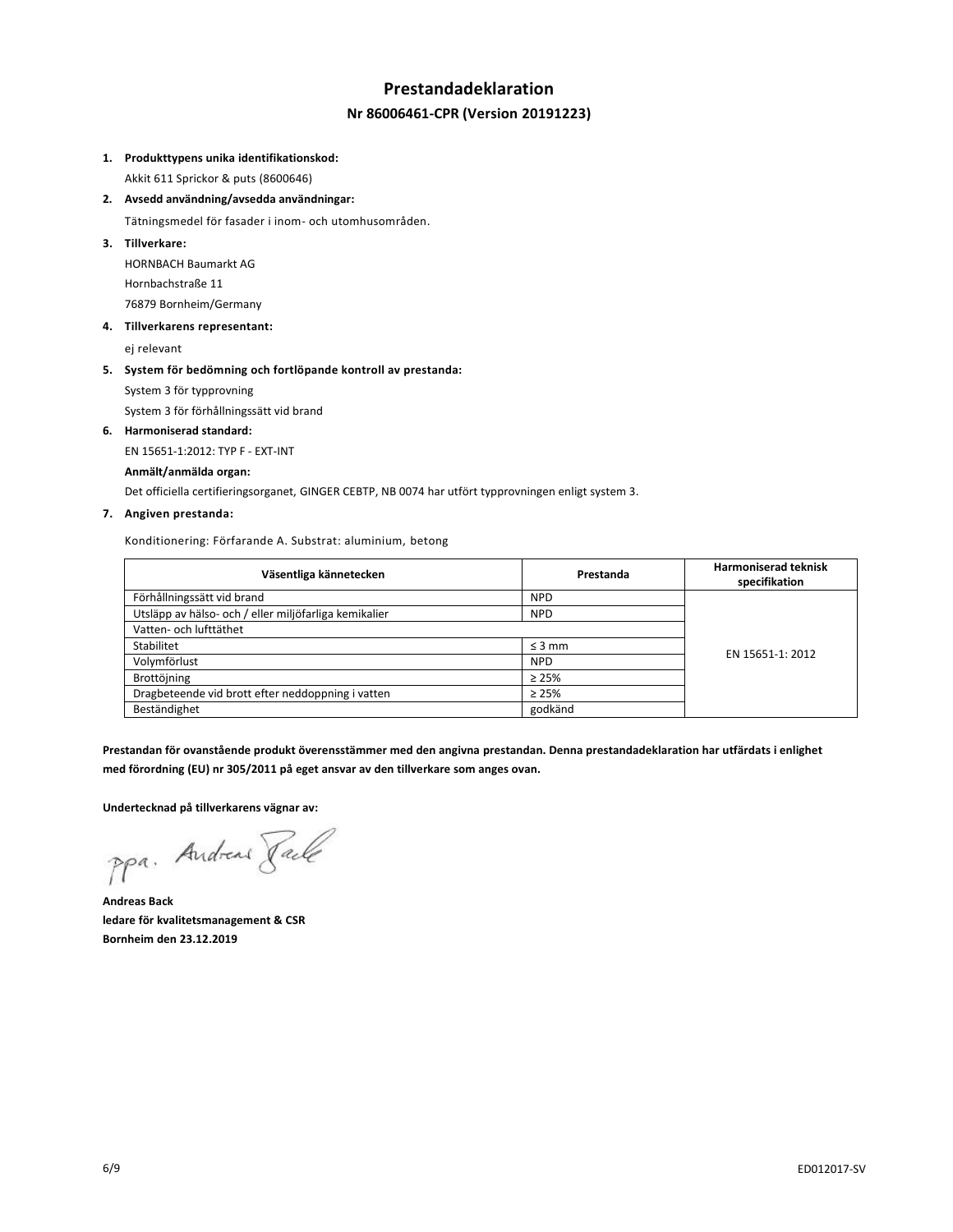# **Prohlášení o Vlastnostech č. 86006461-CPR (Verze 20191223)**

### **1. Jedinečný identifikační kód typu výrobku:**

Akkit 611 na trhliny a omítku (8600646)

# **2. Zamýšlené/zamýšlená použití:**

Těsnicí prostředek na fasády pro vnitřní i venkovní prostory.

## **3. Výrobce:**

HORNBACH Baumarkt AG Hornbachstraße 11 76879 Bornheim/Germany

# **4. Zplnomocněný zástupce:**

irelevantní

#### **5. Systém/systémy POSV:**

Systém 3 pro typovou zkoušku Systém 3 pro požární vlastnosti

#### **6. Harmonizovaná norma:**

EN 15651-1:2012: TYP F - EXT-INT

#### **Oznámený subjekt/oznámené subjekty:**

Notifikované místo, GINGER CEBTP, NB 0074 provedlo typovou zkoušku podle systému 3.

# **7. Deklarovaná vlastnost/Deklarované vlastnosti:**

Nastavení podmínek: Postup A. Substrát: Hliník, Beton

| Podstatné vlastnosti                                               | Výkon       | Harmonizovaná technická specifikace |
|--------------------------------------------------------------------|-------------|-------------------------------------|
| Požární vlastnosti                                                 | <b>NPD</b>  |                                     |
| Uvolňování zdraví a/nebo životnímu prostředí škodlivých chemikálií | <b>NPD</b>  |                                     |
| Vodotěsnost a vzduchotěsnost                                       |             |                                     |
| Stabilita                                                          | $\leq$ 3 mm | EN 15651-1: 2012                    |
| Objemová ztráta                                                    | <b>NPD</b>  |                                     |
| Mezní protažení                                                    | $\geq 25\%$ |                                     |
| Mezní protažení po ponoření do vody                                | $\geq 25\%$ |                                     |
| Trvanlivost                                                        | Obstál      |                                     |

**Vlastnosti výše uvedeného výrobku jsou ve shodě se souborem deklarovaných vlastností. Toto prohlášení o vlastnostech se v souladu s nařízením (EU) č. 305/2011 vydává na výhradní odpovědnost výrobce uvedeného výše.**

**Podepsáno za výrobce a jeho jménem:**

ppa. Andreas Face

**Andreas Back vedoucí oddělení kvality & CSR V Bornheim dne 23.12.2019**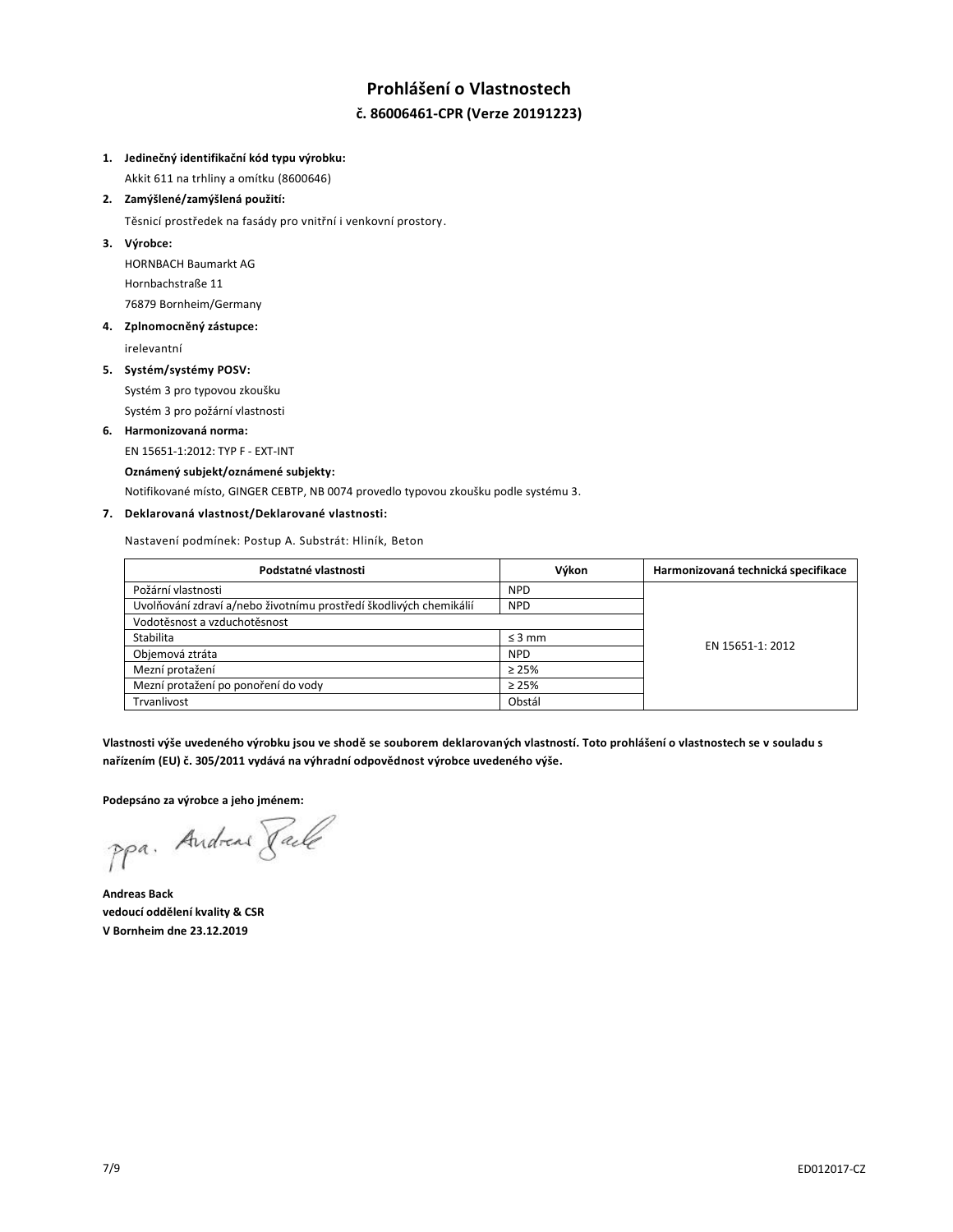# **Vyhlásenie o Parametroch č. 86006461-CPR (Verzia 20191223)**

# **1. Jedinečný identifikačný kód typu výrobku:**

Akkit 611 tmel na praskliny a omietku (8600646)

#### **2. Zamýšľané použitie/použitia:**

Tesniaci prostriedok na fasády v interiéri a exteriéri.

### **3. Výrobca:**

HORNBACH Baumarkt AG Hornbachstraße 11 76879 Bornheim/Germany

## **4. Splnomocnený zástupca:**

irelevantný

# **5. Systém(-y) posudzovania a overovania nemennosti parametrov:** Systém 3 na skúšku typu

Systém 3 pre správanie sa pri požiari

#### **6. Harmonizovaná norma:**

EN 15651-1:2012: TYP F - EXT-INT

#### **Notifikovaný(-é) subjekt(-y):**

Notifikačné miesto, GINGER CEBTP, NB 0074 skúšku typu podľa systému 3.

# **7. Deklarované parametre:**

Uskladnenie: Proces A. Substrát: Hliník, Betón

| Podstatné znaky                                                           | Výkon       | Harmonizované technické<br>špecifikácie |
|---------------------------------------------------------------------------|-------------|-----------------------------------------|
| Správanie sa pri požiari                                                  | <b>NPD</b>  |                                         |
| Uvoľňovanie zdraviu škodlivých a/alebo ekologicky nebezpečných chemikálií | <b>NPD</b>  |                                         |
| Hustota vody alebo vzduchu                                                |             |                                         |
| Priľnavosť                                                                | $\leq$ 3 mm | EN 15651-1: 2012                        |
| Strata objemu                                                             | <b>NPD</b>  |                                         |
| Rozpínanie pri prasknutí                                                  | $\geq$ 25%  |                                         |
| Ťažné vlastnosti pri prasknutí po ponorení do vody                        | $\geq 25\%$ |                                         |
| Životnosť                                                                 | V poriadku  |                                         |

**Uvedené parametre výrobku sú v zhode so súborom deklarovaných parametrov. Toto vyhlásenie o parametroch sa v súlade s nariadením (EU) č. 305/2011 vydáva na výhradnú zodpovednosť uvedeného výrobcu.**

**Podpísal(-a) za a v mene výrobcu:**

ppa. Andreas Pale

**Andreas Back vedúci manažmentu kvality & CSR V Bornheim dňa 23.12.2019**